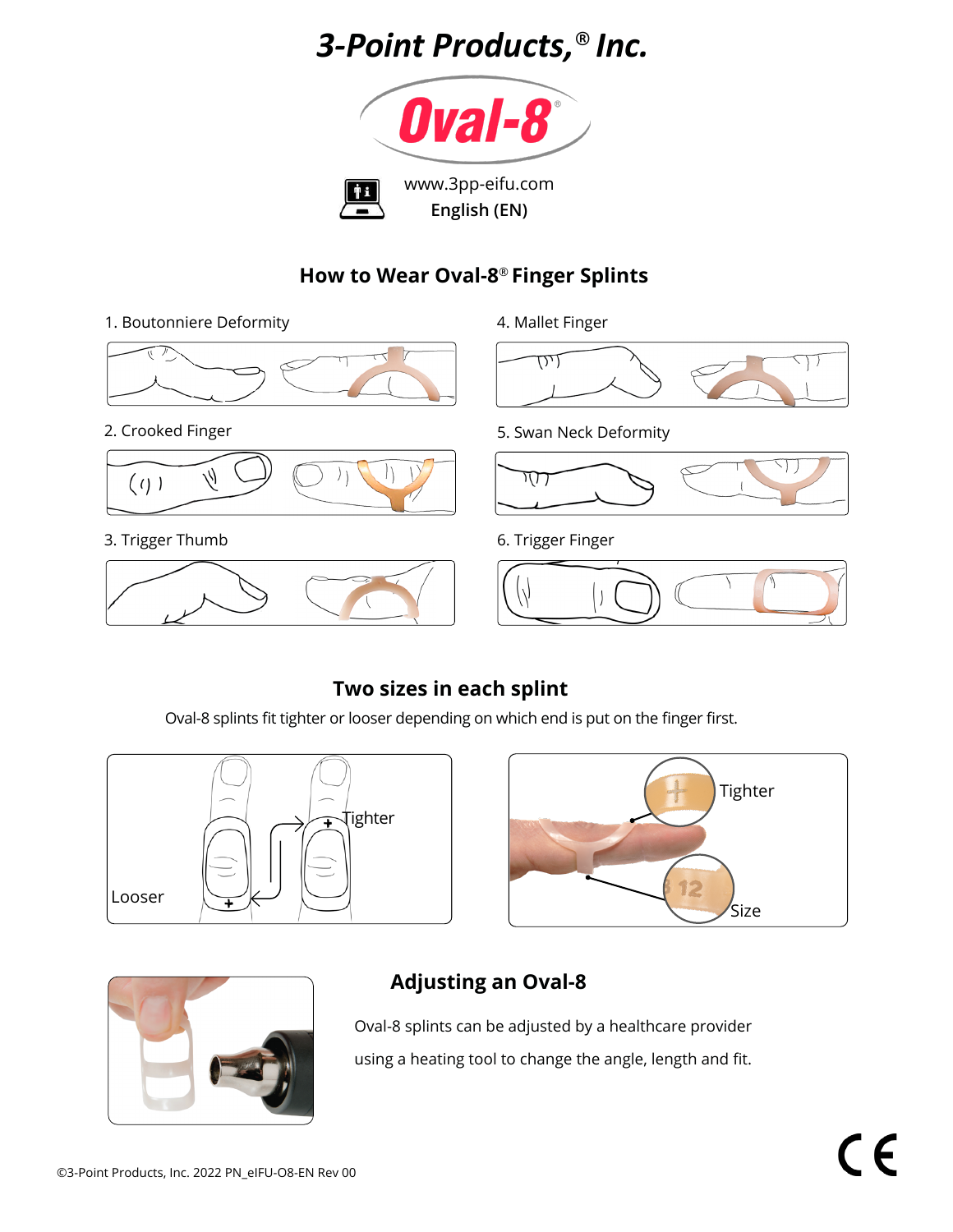

## **Distributors**

#### UNITED KINGDOM

Performance Health UK www.performancehealth.co.uk

> Promedics www.promedics.co.uk

#### **AUSTRALIA**

Performance Health www.performhealth.com.au

OPC Health www.opchealth.com.au

#### NEW ZEALAND

AT Therapy Limited www.attherapy.co.nz

Oval-8

3-Point Products, Inc. U.S.A. www.3pointproducts.com



 $+001.410.604.6393$ 



3-Point Products, Inc. Sallmann Medical GmbH Swiss AR Services GmbH 118 Log Canoe Circle **Alois-Stockinger-Str.16** Industriestrasse 47 Stevensville, MD 21666 USA 5020 Salzburg Austria CH-6300 Zug www.3pointproducts.com service@sallmann-medical.eu